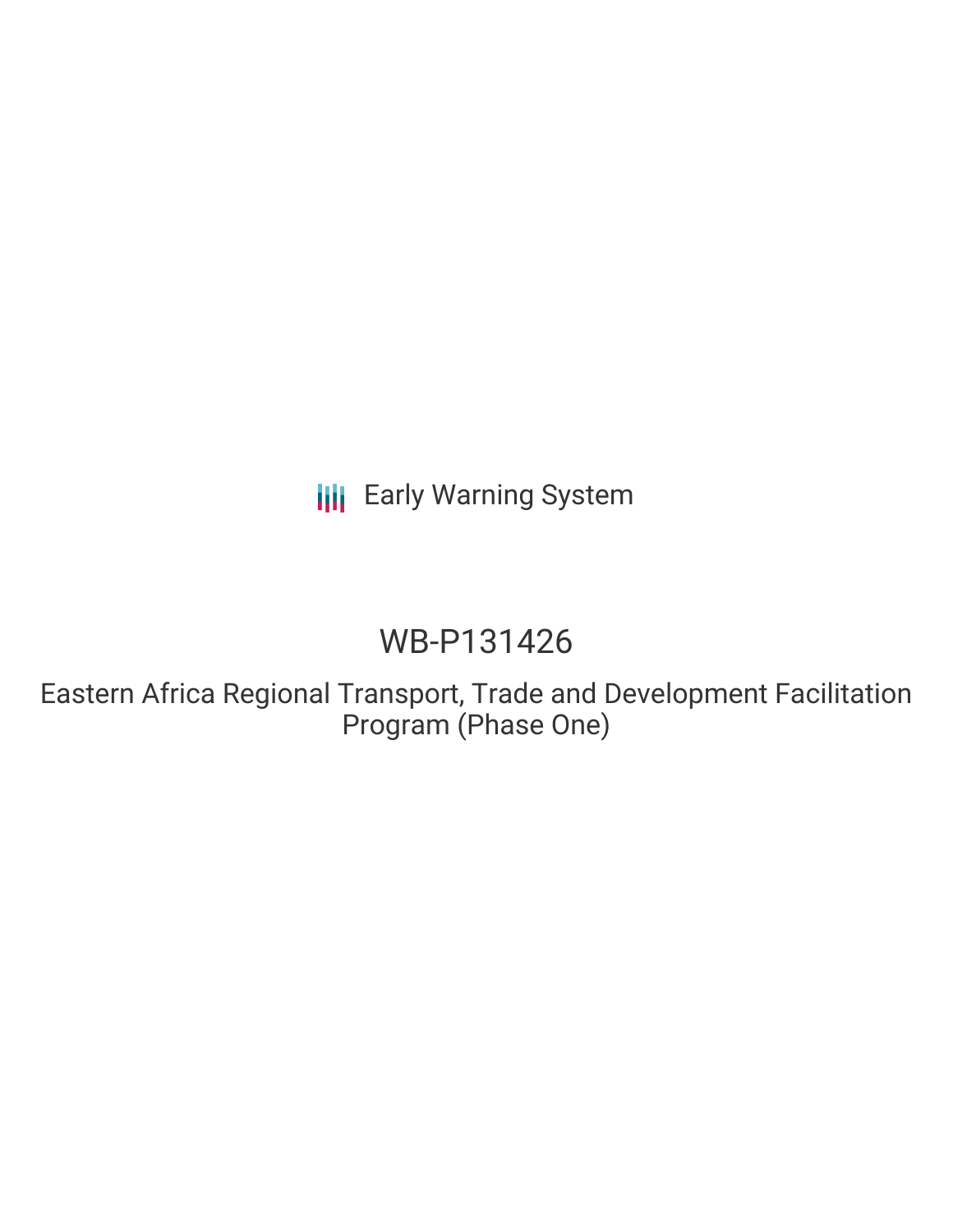

# **Quick Facts**

| <b>Countries</b>               | South Sudan                                   |
|--------------------------------|-----------------------------------------------|
| <b>Financial Institutions</b>  | World Bank (WB)                               |
| <b>Status</b>                  | Active                                        |
| <b>Bank Risk Rating</b>        | U                                             |
| <b>Voting Date</b>             | 2014-05-20                                    |
| <b>Borrower</b>                | Government of South Sudan                     |
| <b>Sectors</b>                 | Communications, Industry and Trade, Transport |
| <b>Investment Type(s)</b>      | Loan                                          |
| <b>Investment Amount (USD)</b> | \$80.00 million                               |
| <b>Project Cost (USD)</b>      | \$255.00 million                              |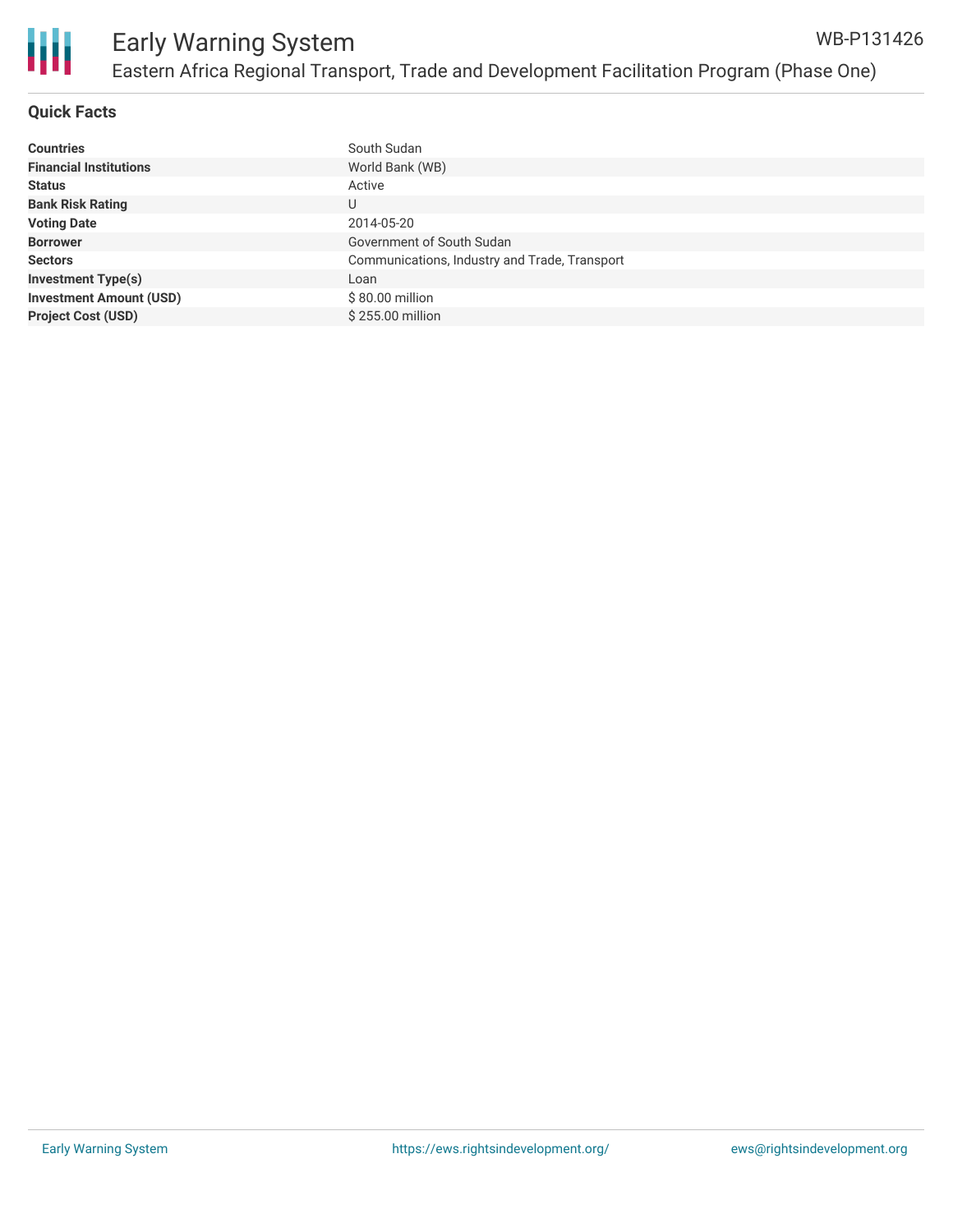# **Project Description**

The objective of the project is to enhance regional connectivity and integration of the Recipient with its Eastern Africa neighboring countries, and its access to sea ports.

The project has four components.

- 1. Support to the Ministry of Transport, Roads, and Bridges (MTRB) consists of following three sub-components:
	- i. upgrading of approximately 125 kilo meter (km) of the Juba-Torit road section of the Juba-Nadapal-Eldoret corridor;
	- ii. construction and rehabilitation, within the Recipient's territory, of bridges between Kapoeta and Nadapal and upgrading of approximately 40 km of the Kapoeta-Narus road section of the Juba-Nadapal-Eldoret corridor and related supervision costs; and
	- iii. road repairs of approximately 190 km of road sections, within the Recipient's territory, between Torit and Kapoeta, and Narus and Nadapal.
- 2. Facilitation of regional transport, trade, and development supports promotion of sound transport, trade, and development facilitation measures, increasing the efficiency of the corridors. It comprises of following two sub-components:
	- i. support to Ministry of Finance, Commerce, and Economic Planning (MOFCEP) and South Sudan Customs Services (SSCS) in the facilitation of regional trade, transport, and development through the establishment of an institutional base and legal framework, and
	- ii. support to MTRB in the facilitation of regional trade, transport, and development.
- 3. Institutional development and program management comprises of following three sub-components:
	- i. strengthening of MTRB's institutional capacity through the provision of advisory services and training, and the preparation of a sectoral governance and anti-corruption strategy;
	- ii. provision of advisory services, training and logistical support (including office equipment, materials, supplies) required to sustain management and coordination of Project implementation activities including audits and monitoring and evaluation of progress achieved in the execution of the Project. This will include support to institutions providing technical support to the project implementation.
- 4. Connecting Juba with Fiber Optics (US\$15 million): This component will support the construction of a fiber optic cable alongside the road from Juba into Kenya to bring high speed broadbandinternet connectivity into South Sudan for the first time. The construction of the road into Kenya offers a one-time opportunity to create a high-capacity, reliable terrestrial fiber link. On the Kenyan side of the border, fiber reaches as far as Lokichoggio, and from there connects to submarine cables off the coast at Mombasa. Constructing the fiber cable at the same time as the road will reduce costs and will avoid disruption if it is built at a later date. The fiber will be installed within the right-of way of the road, adjacent to the side drains in rural areas and under the pedestrian walkway in urban areas.

This project is part of the Programme for Infrastructure Development In Africa (PIDA)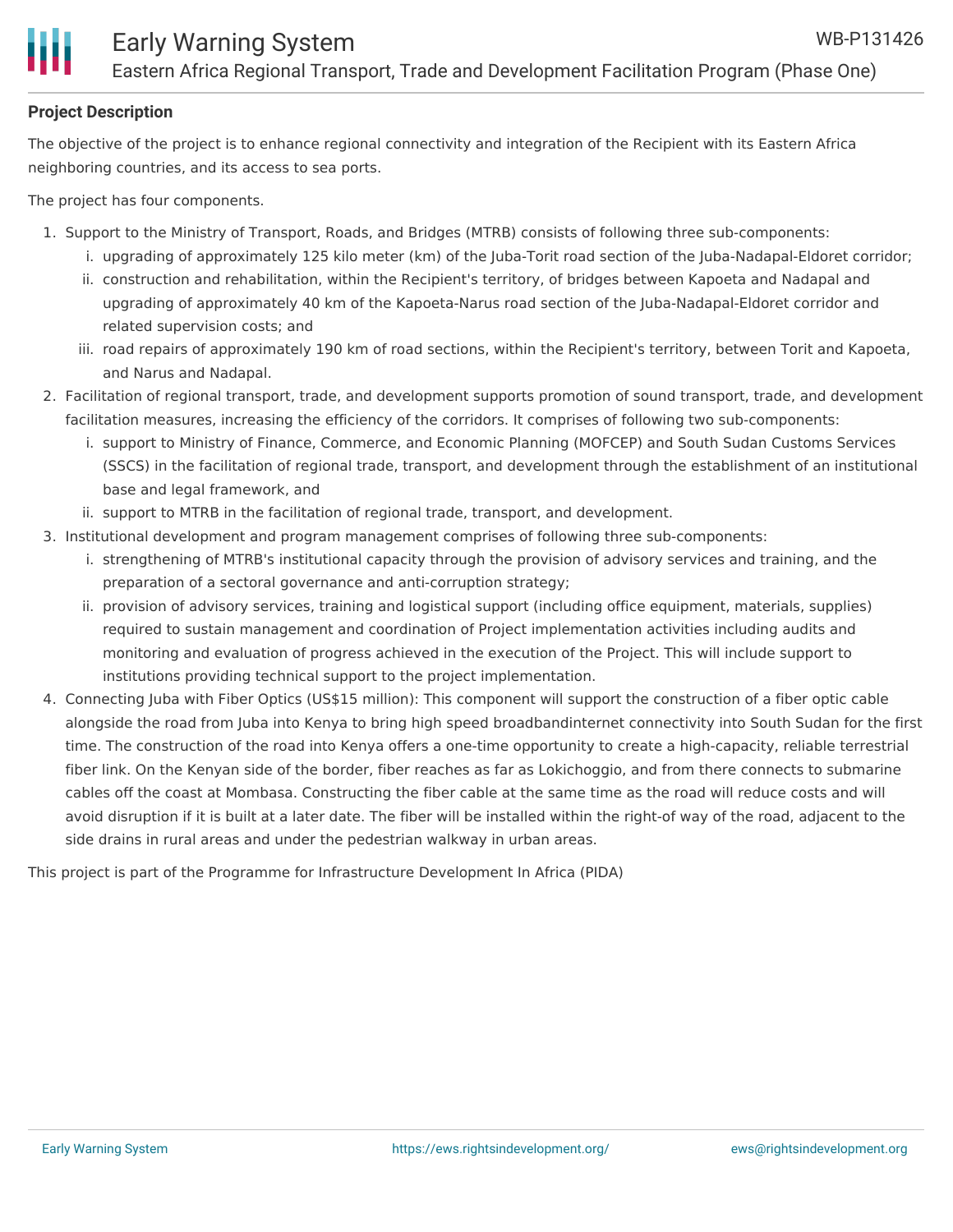

# **Investment Description**

World Bank (WB)

Financing Source Amount BORROWER/RECIPIENT 25.00 International Development Association (IDA) 83.00 Bilateral Agencies (unidentified) 150.00 Total 258.00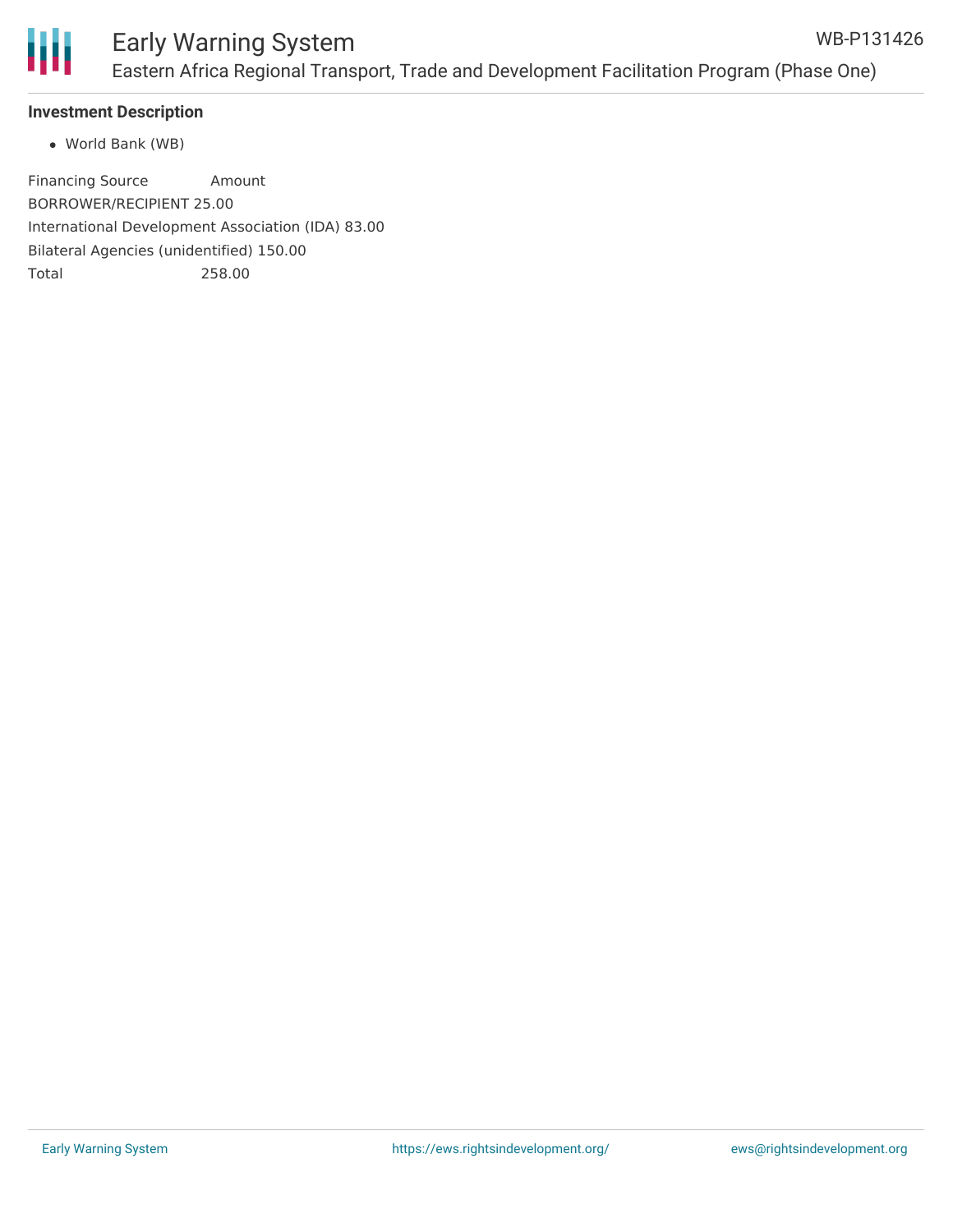

## **Contact Information**

#### **Borrower:**

Name: Government of Southern Sudan, Ministry of Finance and Economic Planning Contact: Moses Mabior Title: Director of Aid Coordination Tel: 211-9771-26466 Email:

Name: Ministry of Finance and Economic Planning Contact: Eng. Meshack Kidenda Title: Director General Tel: 254-208-013-842 Email: [dg@kenha.co.ke](mailto:dg@kenha.co.ke)

#### **Implementing Agency:**

Name: Ministry of Transport, Roads and Bridges Contact: James Alam Title: Chief Engineer Tel: 249-957-102-093 Email: [alamjj2@yahoo.co.uk](mailto:alamjj2@yahoo.co.uk)

#### **ACCOUNTABILITY MECHANISM OF WORLD BANK**

The World Bank Inspection Panel is the independent complaint mechanism and fact-finding body for people who believe they are likely to be, or have been, adversely affected by a World Bank-financed project. If you submit a complaint to the Inspection Panel, they may investigate to assess whether the World Bank is following its own policies and procedures for preventing harm to people or the environment. You can contact the Inspection Panel or submit a complaint by emailing [ipanel@worldbank.org](mailto:ipanel@worldbank.org). You can learn more about the Inspection Panel and how to file a complaint at: <http://ewebapps.worldbank.org/apps/ip/Pages/Home.aspx>.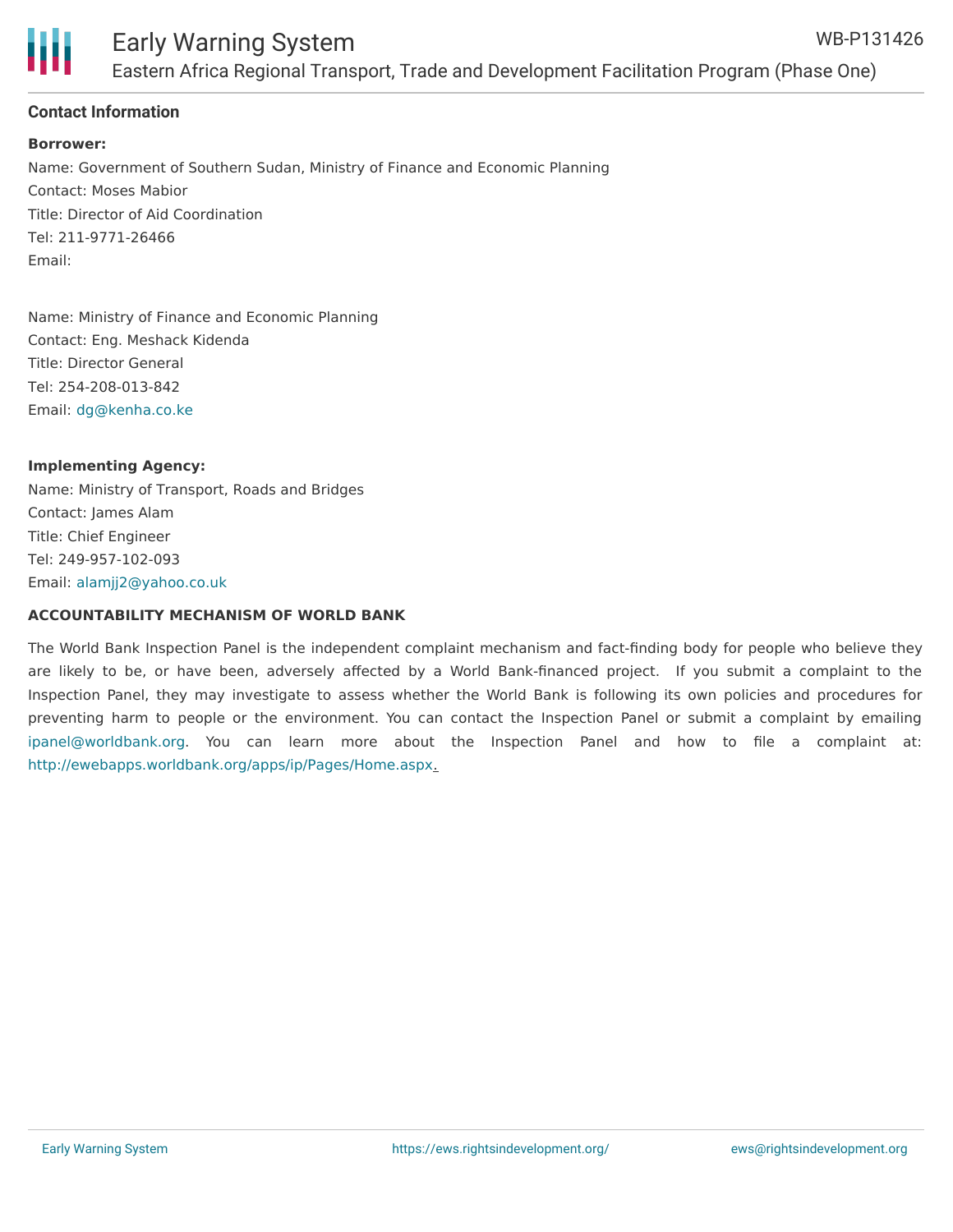

# Early Warning System

### **Bank Documents**

- Bank [Documents](http://projects.worldbank.org/P131426/?lang=en&tab=documents&subTab=projectDocuments)
- Programme for Infrastructure Development in Africa (PIDA) [Juba-Torit-Kapoeta-Nadapal](http://www.au-pida.org/view-project/739/) Road
- Project [Information](https://ewsdata.rightsindevelopment.org/files/documents/26/WB-P131426.pdf) Document